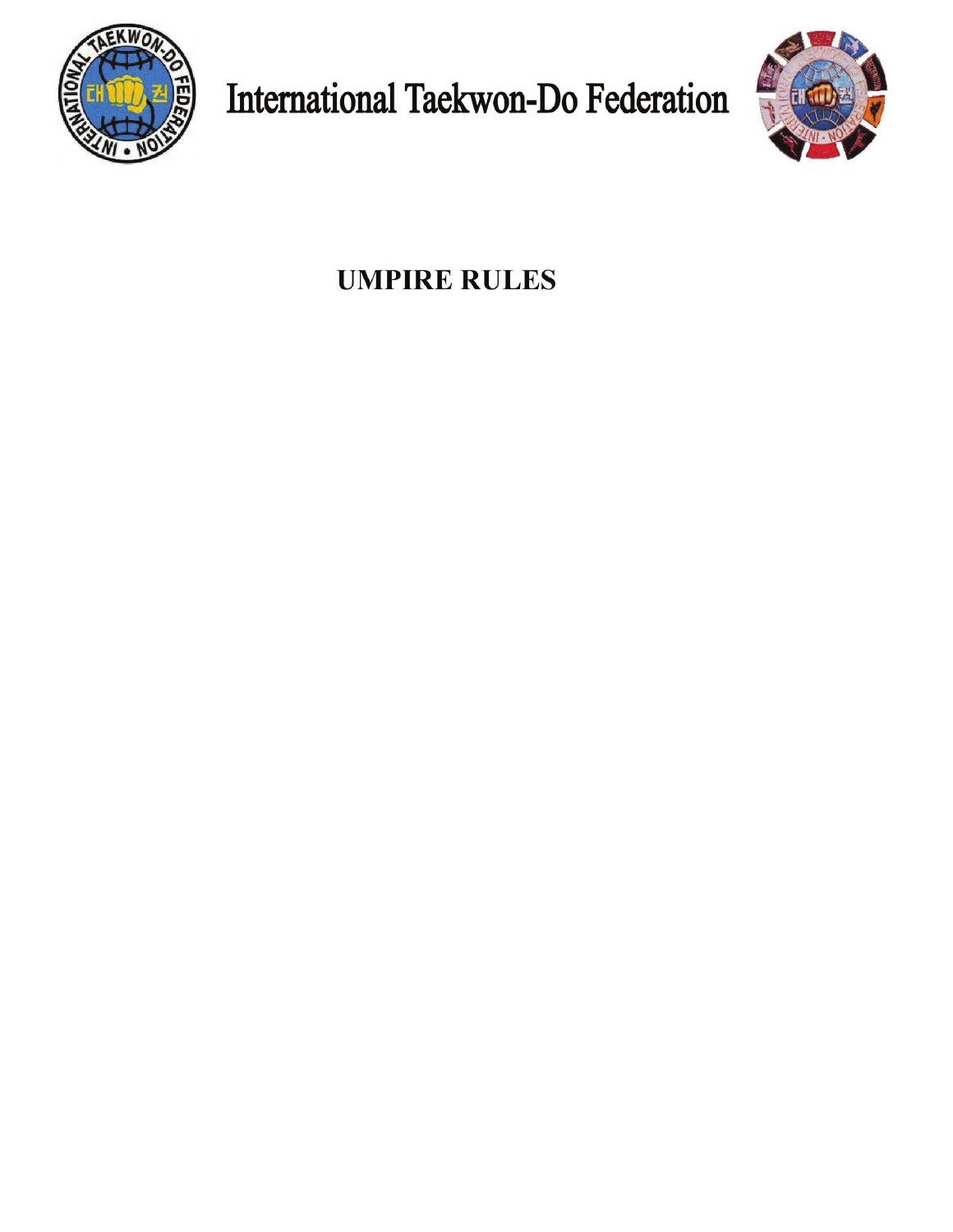# **Index**

- Article 1 Purpose
- Article 2 Application
- Article 3 Umpire Committee
- Article 4 Composition of Competition Umpire Teams
- Article 5 Rights and Duties of the Jury President
- Article 6 Rights and duties of the Referee
- Article 7 Behavior
- Article 8 Umpire Class and Requirements
- Article 9 Dress Regulation
- Article 10 Treatment on the Referees
- Article 11 Penalty Regulation for the Referee
- Article 12 Official Judging Terms
- Article 13 Judging Signal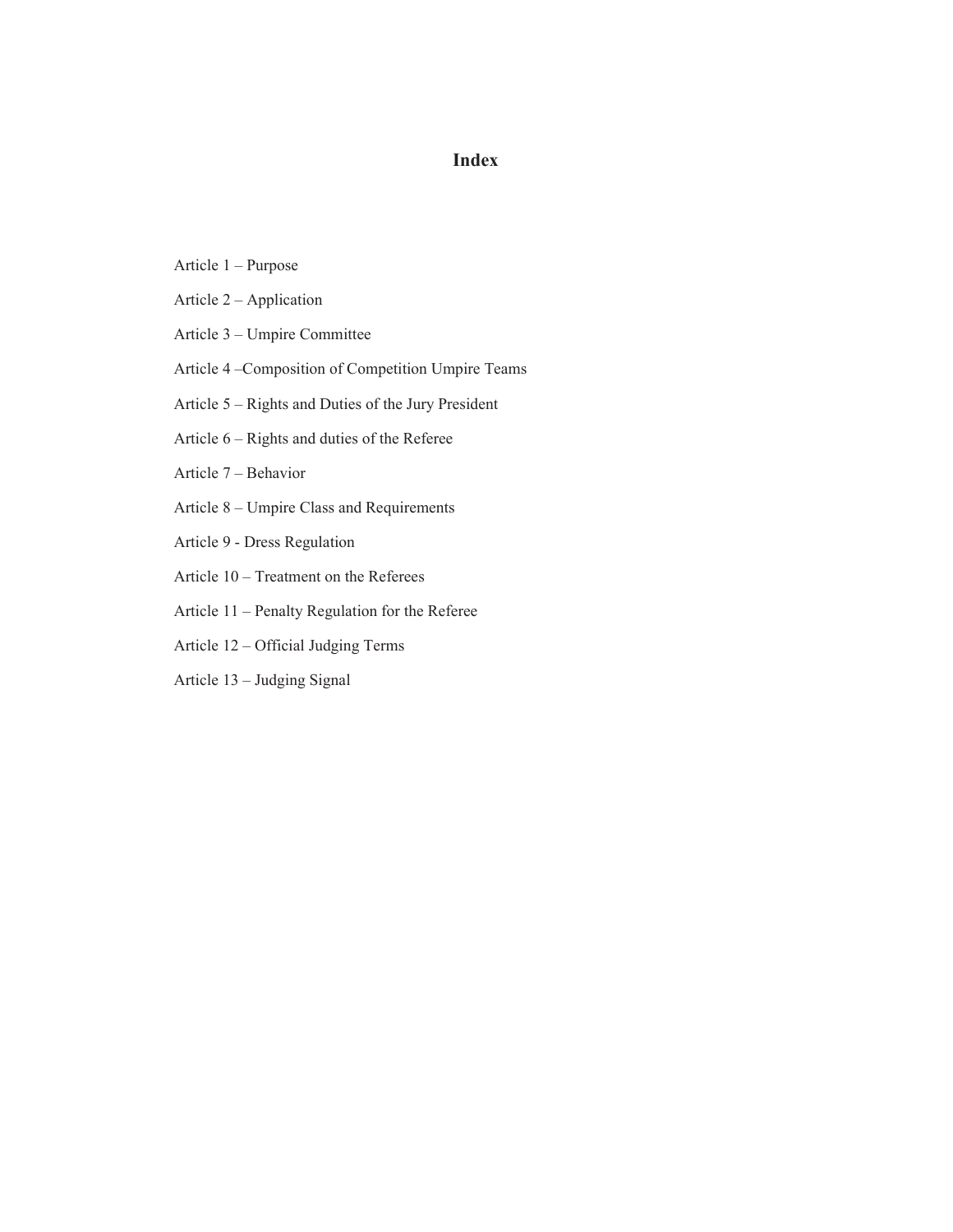## **Article 1: PURPOSE**

The purpose of these rules is to ensure fairness and unified judging criteria of the Jury and Referees, to protect the Umpiring Authority and to point out the rights and duties of the Jury and Referees.

### **Article 2: APPLICATON**

These rules are to be applied at all the Championships and Tournaments organized by the ITF and its NGBs.

### **Article 3: UMPIRE COMMITTEE**

The Umpire Committee ensures the ITF Championships and Tournaments progress and that they are carried out in accordance with the ITF Tournament Rules.

#### **3.1 Composition of the Umpire Committee**

3.1.1 In World Championships, the Umpire Committee is composed of the Chairman, the

Vice Chairman and two to three Members, including 1-2 persons from ITF.

3.1.2 In the Tournaments organized by the Continental Federations or National Associations,

the Umpire Committee can be composed according to the circumstances.

#### **3. 2 Authority**

- 3.2.1 To supervise the referees' and juries' activities during competition.
- 3.2.2 To deal with official protests and give final judgments.
- 3.2.3 To undertake the disciplinary actions against unfair judges including the substitution and /or disqualification of the unfair judges.
- 3.2.4 To undertake disciplinary actions, including stopping of the match, and/or disqualifying a competitor or a team in violation of the ITF Tournament rules and Taekwon-Do ethics.

### **3.3 Duties**

- 3.3.1 To select and register ITF Class "A" Umpires to officiate in the competitions.
- 3.3.2 To appoint Ring Councils and designates them to their respective ring.
- 3.3.3 To conduct Umpire seminars based on the ITF Tournament and Umpire Rules.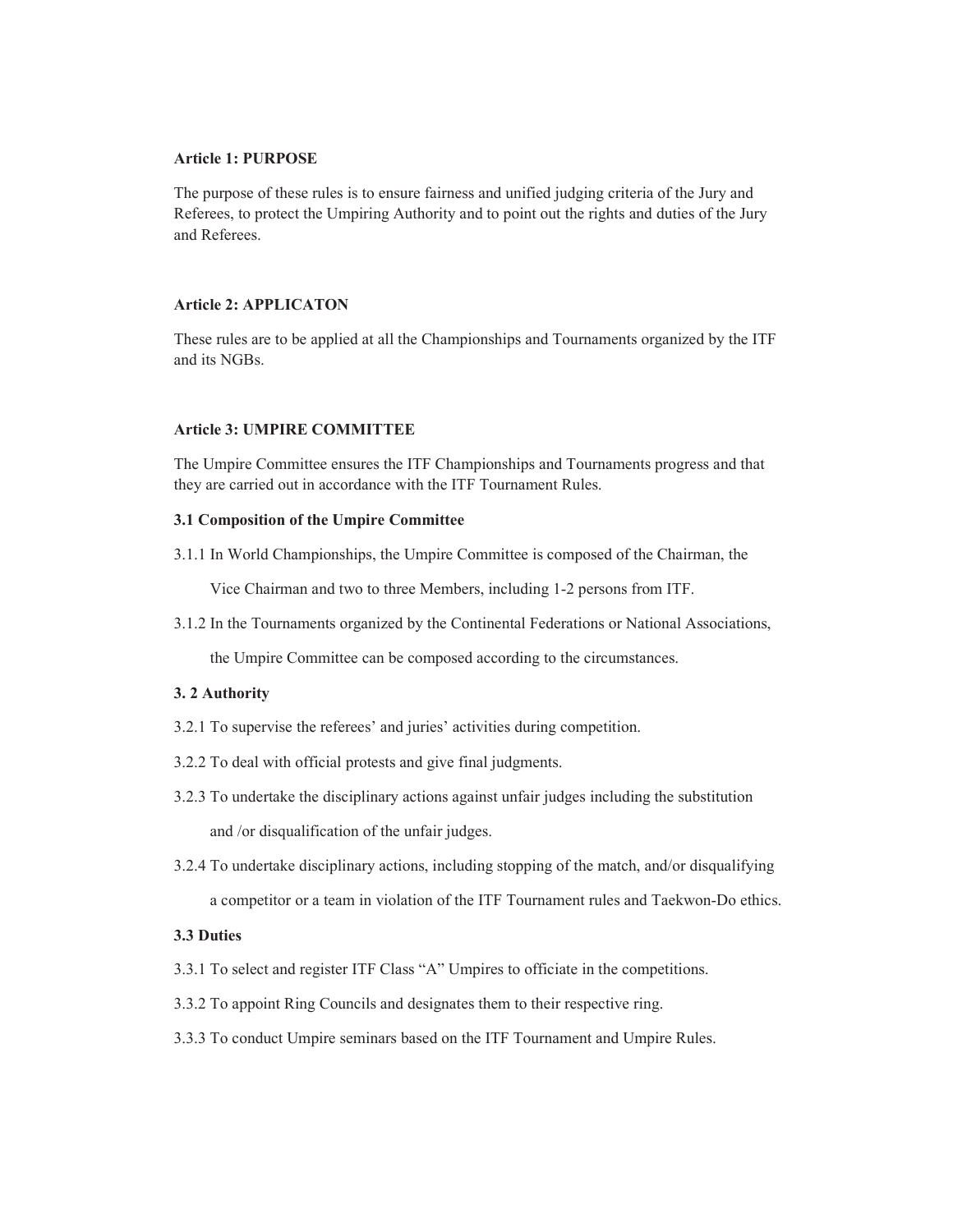- 3.3.4 To give final judgments on the disputes occurred among the referees that the Ring Council's Jury President not able to solve, if any.
- 3.3.5 To present the judging results to the ITF Tournament Committee and the Organizing Committee.
- **3.4 The Vice Chairman of Umpire Committee shall assume the position of Acting Chairman in the absence of the Chairman.**
- **3.5 The Chairman shall designate the Members of the Umpire Committee to various duties and responsibilities and he may invite them to participate in discussions whenever he feels it is necessary.**

## **Article 4: COMPOSITION OF RING COUNCIL**

Each ring must be governed by a Ring Council and the Composition of the Ring Councils are as follows:

## **4.1 The Ring Council for Pattern competition consists of;**

One (1) Jury President

One or Two (1-2) Jury Members

Five (5) referees

One (1) Recorder

## **4.2 The Ring Council for Sparring competition consists of;**

One (1) Jury President

One or Two (1-2) Jury Members

One (1) Center Referee

Four (4) Corner Referees

One (1) Recorder

One (1) Timekeeper

#### **4.3 The Ring Council for Special Techniques consists of;**

One (1) Jury President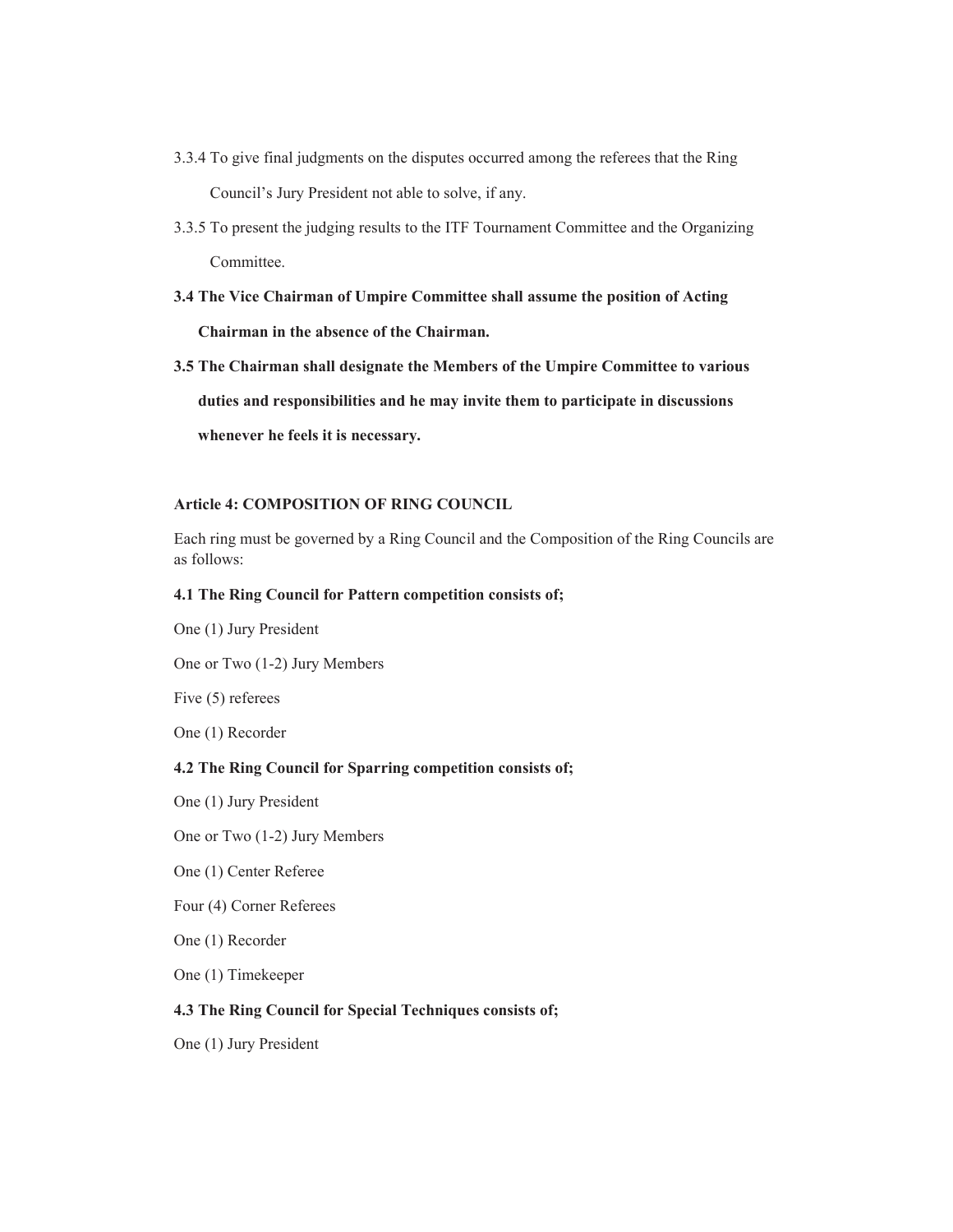Two (2) Referees

One (1) Recorder

#### **4.4 The Ring Council for Power Breaking consists of;**

One (1) Jury President

Two (2) Referees

One (1) Recorder

#### **4.5 The Ring Council for Self-defense Routine consists of;**

One (1) Jury President

One or Two (1-2) Jury Members

Five (5) Referees

One (1) Recorder

One (1) Timekeeper

## **Article 5: RIGHTS AND DUTIES OF THE JURY PRESIDENT**

**5.1 The Jury President shall be well versed in the Umpire and Tournament Rules of ITF.** 

- **5.2 The Jury President is the only official authorized to disqualify a competitor.**
- **5.3 The Jury President is the supervisor of the match and the Referees, is allowed to give his or her opinion at any time and substitute the referees if necessary.**
- **5.4 The Jury President is the supervisor of the Timekeeper and Recorder of his team and is allowed to substitute them if necessary.**
- **5.5 The Jury President shall sign his or her name on the Competition Judging Form after each match, and present the form to the Umpire Committee.**
- **5.6 In Pattern competition:**
- 5.6.1 The Jury President shall appoint one (1) Referee to give commands.
- 5.6.2 The Jury President shall decide by draw the designated Pattern.
- 5.6.3 In the case of incorrect situations, the Jury President can call the Referee(s) for consultation.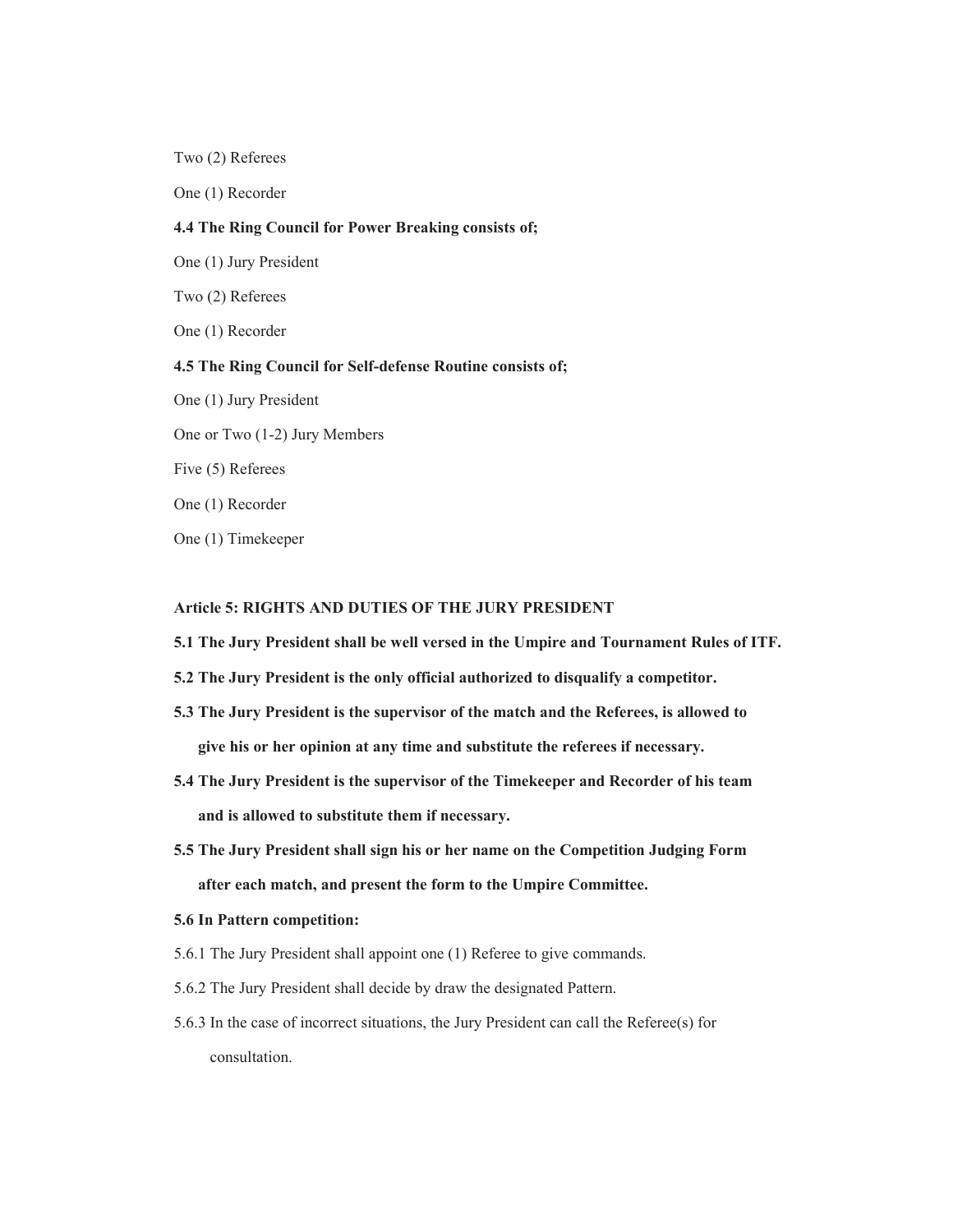- 5.6.4 The Jury President shall stand up and count the number of votes according to the red and blue flags raised by the Judges and indicate the winner by raising the Jury President's red or blue flag.
- 5.6.5 In the case of a draw, the Jury President must stand up and crosses his or her arms in front of his or her chest in the form of an "X" to indicate a draw. The Jury President shall then select (by drawing) one  $(1)$  designated Pattern to be the "tie-breaker". This procedure will continue until a winner is decided.

### **5.7 In Sparring competition:**

- 5.7.1 In the case of incorrect situations, the Jury President shall call for "timestop" and his consultations with the Center Referee and corner referees.
- 5.7.2 After receiving the Sparring judging forms, the Jury President shall check all the points, foul(s) and warning(s). The Jury President shall stand up to indicate the winner.
- 5.7.3 In the case of a draw, the Jury President shall stand up and cross his or her arms in front of his or her chest in form of an "X" to indicate a draw.

 The Jury President shall arrange one extra round, and in the case of another draw, then a "golden point" round (A Golden Point means the Competitor who scores the first point wins the match or Competitor who receives three warnings or a yellow card lose the match and his or her opponent wins.) This procedure will continue until a winner is decided.

#### **5.8 In Power and Special Techniques competitions:**

- 5.8.1 The Jury President shall appoint one (1) Referee to check the boards and the attempts, and one (1) Referee to give the commands and indicate the points scored.
- 5.8.2 In the case of a tie, the Jury President will select (by drawing) one (1) item to be the "tie-breaker", this procedure will continues until a winner is decided.

#### **5.9 In Self-defense Routine competition:**

- 5.9.1 The Jury President shall appoint one (1) referee to give commands.
- 5.9.2 After receiving the Self-defense Routine judging forms, the Jury President shall check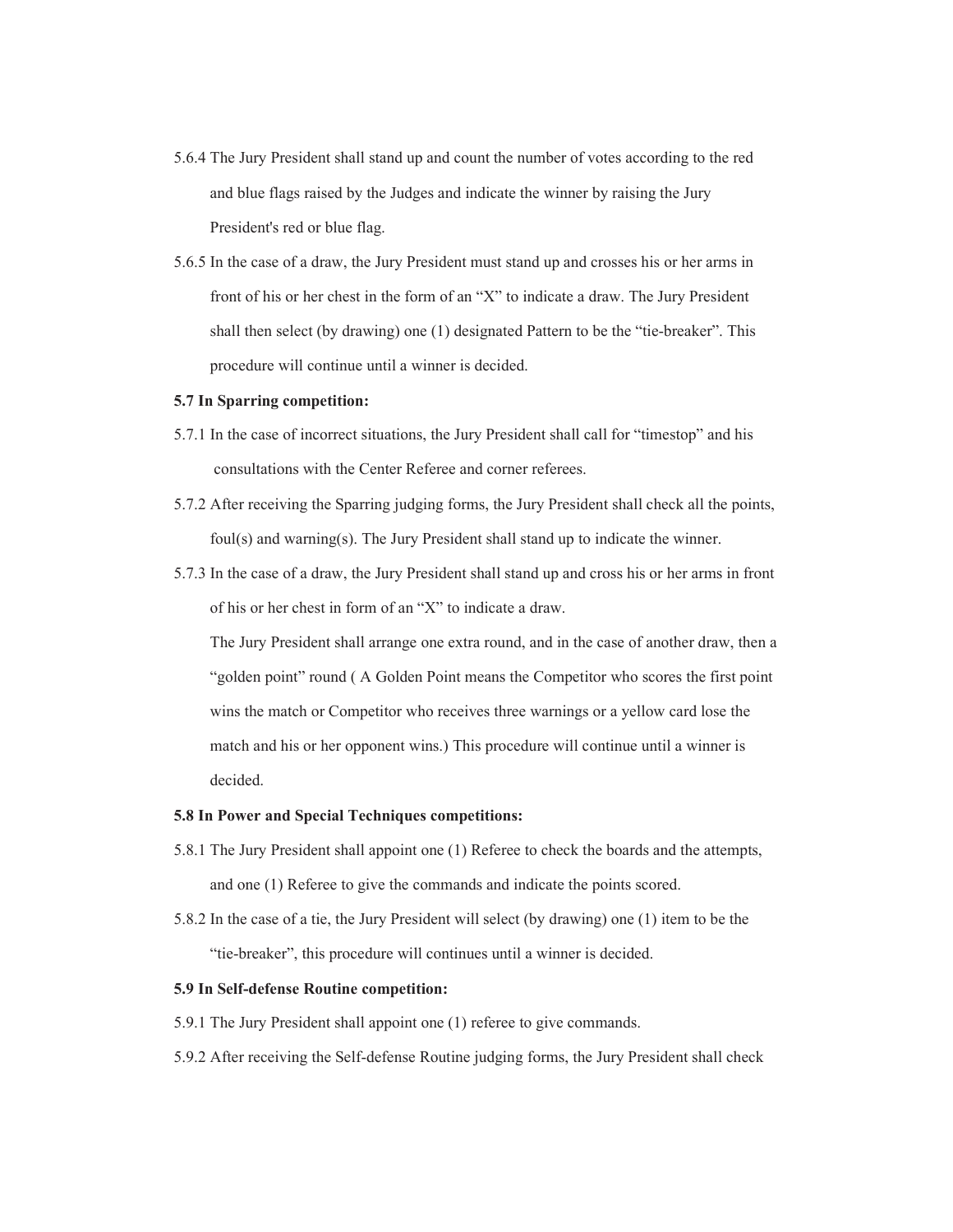them, and stand up to indicate the winner.

5.9.3 In the case of a draw, the Jury President shall stand up and cross his or her arms in front of his or her chest in form of an " $X$ " to indicate a draw.

An extra 25 seconds will be given to each team to perform and the teams are free to

choose whatever techniques and routines they wish.

This procedure will continue until a winner is decided.

#### **5. 10 Duties of the Jury Member**

5.10.1 The Jury Member shall supervise the match and the referees in Pattern, Sparring,

 Power, Special Techniques and Self-Defense competitions and help the Jury President in checking the Judging Forms.

5.10.2 The Jury Member shall assume the position of Acting Jury President in the absence of the Jury President.

## **Article 6: RIGHTS AND DUTIES OF THE REFEREES**

#### **6.1 In Pattern Competition**

- 6.1.1 The referee shall at all times be updated with the ITF Tournament and Umpire Rules.
- 6.1.2 The referee shall be allowed, if required by the Jury President, to participate in the consultations.
- 6.1.3 The referee is not allowed to talk at any time during competition.
- 6.1.4 The referee shall sit properly at 150cm on either side from his or her colleagues.
- $6.1.5$  The referee shall observe with attention the competitors' performance and judges by the following parameters;

| INDIVIDUAL PATTERN | <b>TEAM PATTERN</b> |
|--------------------|---------------------|
| * Precision 10     | * Team work 10      |
| * Power 6          | * Precision 10      |
| * Balance 6        | * Power 6           |
| * Breath control 6 | * Balance 6         |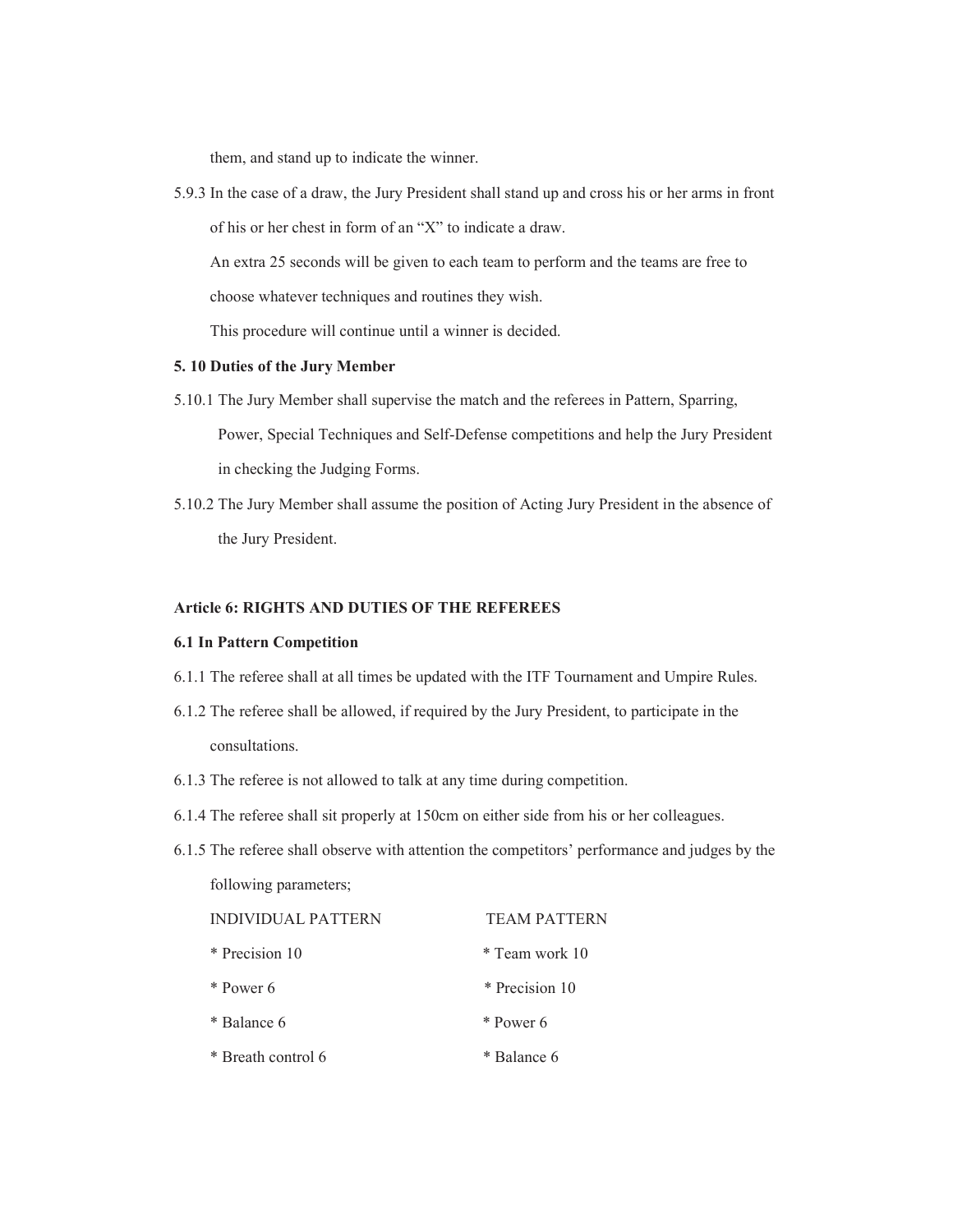#### \* Rhythm 6 \* Rhythm 6

As for Scoring Method, consult the Article 48, Section 13 of Tournament Rules.

- 6.1.6 After each bout, the Referee shall add up all the points on his/her pattern judging form, circles the winner with his/her pen, raises the flag to indicate the winner when the Chief Judge gives the command: "Judges, Flags ready, Hana, Dul, Set!".
- 6.1.7 Duties of the Recorder in Pattern Competition
- 6.1.7.1 The Recorder shall prepare the Judging Forms and distribute them to the Referees.
- 6.1.7.2 After every match, the Recorder shall collect the Judging Forms from the Referees and hand them over to the Jury President.
- 6.1.7.3 The Recorder shall record the result of a match correctly.

## **6.2 In the Sparring Competition**

- 6.2.1 Rights and Duties of the Center Referee
- 6.2.1.1 The Center Referee controls the match during competition. He should start and end the match in accordance to the Ring Protocols.
- 6.2.1.2 The Center Referee shall at al times be well versed in the ITF tournament and Umpire rules and be updated with Judging Terms and Signals and their usages.
- 6.2.1.3 The Center Referee can, after consultation with the Jury President and with the Jury President's agreement, disqualify a competitor in serious violation of the ITF Tournament Rules.
- 6.2.1.4 The Center referee shall check the ITF dobok, safety equipment, the groin guard and the shin guards of the competitors. If any of the mentioned items is not in order, the Center Referee shall give the competitor two (2) minutes to correct the disorder.
- 6.2.1.5 The Center Referee shall have the competitors bow to the Jury desk and each other before and after a match by giving commands.
- 6.2.1.6 The Center Referee shall control a match to be displayed in accordance with the Tournament Rules by awarding warning(s) and foul(s).
- 6.2.1.7 The Center referee shall stop a match, when the required order in the ring is broken,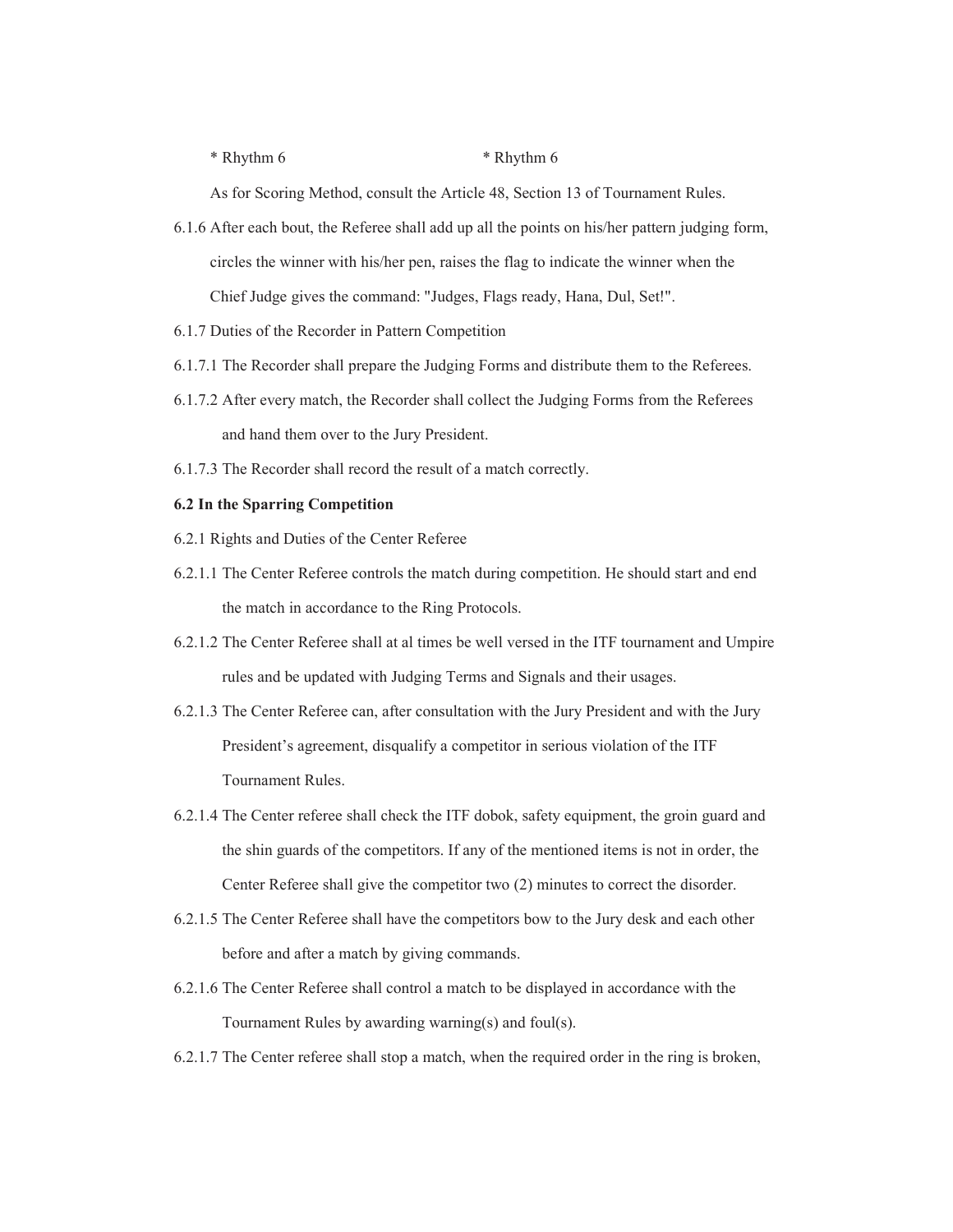until the order is recovered.

- 6.2.1.8 The Center Referee shall receive the Sparring judging forms from the Corner Referees and delivers them to the Jury President.
- 6.2.1.9 When the competitors are fighting for the "golden point", the Center Referee shall make the Corner Referees stand up with red flag in right hand and blue flag in left hand, shall stop the round with the command "HECHO!" when the golden point is recognized and make the Corner Referees raise the red flag or blue flag to indicate the winner by giving the command "HANA, DUL, SEK".
- 6.2.1.10 The Center Referee is allowed to have authority to decide the winner by raising the red flag or blue flag when a draw occurs in the "golden point" round.
- 6.2.1.11 The Center Referee shall raise the hand of the winner according to the signal of the Jury President.
- 6.2.2 Rights and Duties of the Corner Referee
- 6.2.2.1 The Corner Referee shall be updated with the Tournament and Judging Rules.
- 6.2.2.2 The Corner Referee shall sit properly at the designated place and observe with attention the competitors' actions.
- 6.2.2.3 The Corner Referee shall register on the Sparring judging form for point(s), warning(s) and reduction point(s) of the competitors.
- 6.2.2.4 The Corner Referee shall do the judgment fairly in accordance with the Scoring Method for Sparring of the Tournament Rules (Article 55 and 56, Section 14).
- 6.2.2.5 The Corner Referee shall deliver the Sparring judging form, completely filled and signed, to the Center Referee.
- 6.2.2.6 When the competitors are fighting for the "golden point", the Corner Referee shall stand up with the red flag in the right hand and blue flag in the left hand and observes the fight from his or her corner. When the golden point is recognized, the Corner Referee shall signal by blowing a whistle.
- 6.2.2.7 At the Center Referee's command of "HANA, DUL, SEK", the Corner Referee shall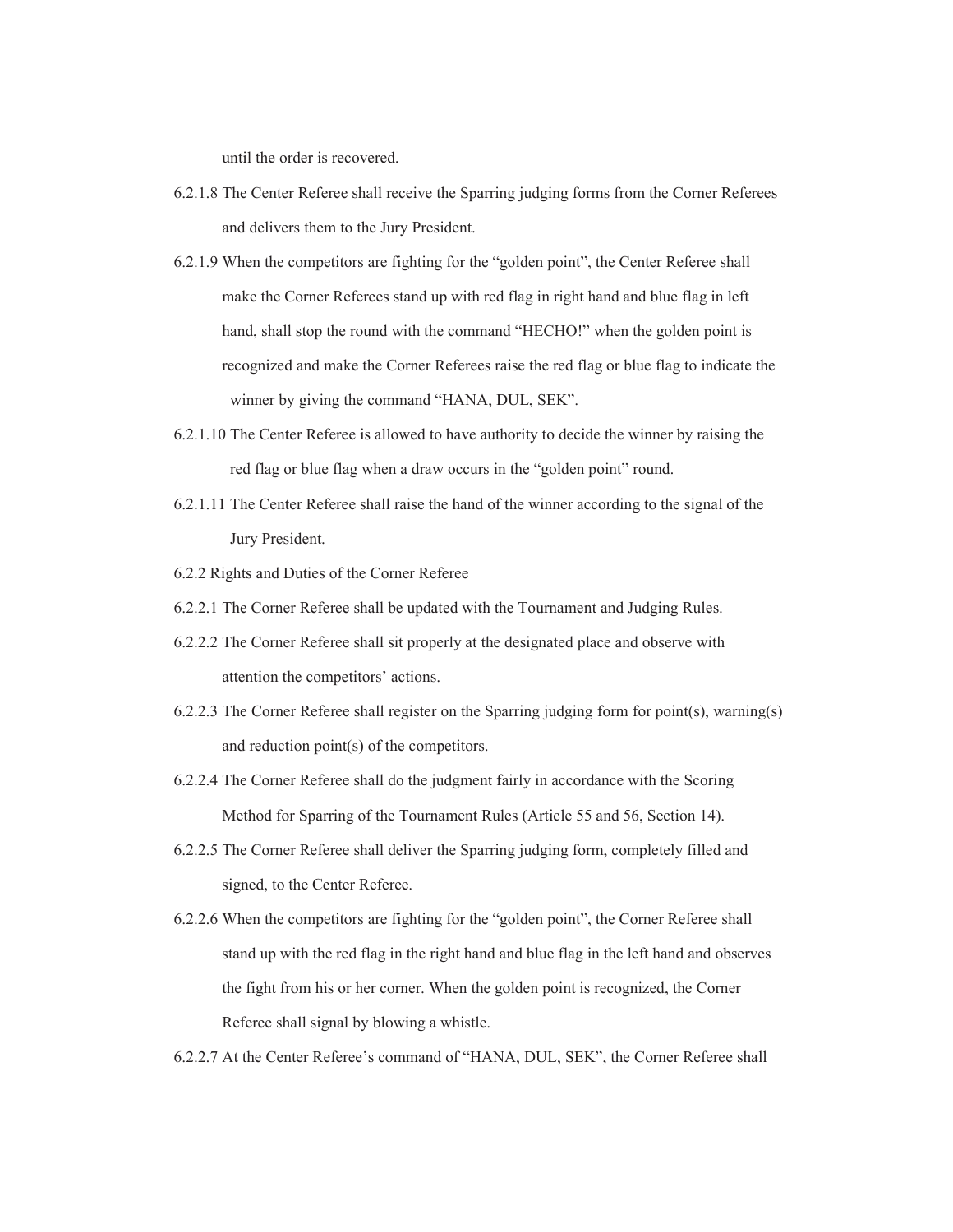raise the red or blue flag to indicate by whom the valid score is made.

- 6.2.2.8 The Corner Referee is allowed to participate in the consultation with the Jury President and the Center Referee, if required.
- 6.2.3 Duties of the Recorder
- 6.2.3.1 The Recorder shall prepare the Judging Forms.
- 6.2.3.2 The Recorder shall register the results of a match correctly.
- 6.2.4 Duties of the Timekeeper.
- 6.2.4.1 The Time Keeper shall check the status and correctness of the gong and clock.
- 6.2.4.2 The Time Keeper shall operate the clock and signal the start of a match, upon the Jury President's command of "SIJAK".
- 6.2.4.3 During a match, the Timekeeper shall halt the clock upon the Center Referee's command of "HECHO" and operate the clock upon the command of "KESOK".
- 6.2.4.4 When the time of a match is up, the Timekeeper shall stop the clock and signal the end of a match.
- 6.2.4.5 The Time Keeper shall be responsible in the duration of match, stopping the match and the duration of a break.

#### **6.3 In the Power and Special Technique Competition**

- 6.3.1 Rights and Duties of the Referees
- 6.3.1.1 The Referee shall at all times be updated with the ITF Tournament and Judging Rules.
- 6.3.1.2 The Referee is allowed to participate in the consultations with the Jury President, if required.
- 6.3.1.3 The Referee shall check the equipments including the boards and the heights of the targets.
- 6.3.1.4 The Referee shall give the command to begin and check the correctness in the execution of each attempt.
- 6.3.1.5 The Referee shall announce the number of points scored in each attempt in accordance with the procedure indicated in Art.67, Section 15 and Art. 71, Section 16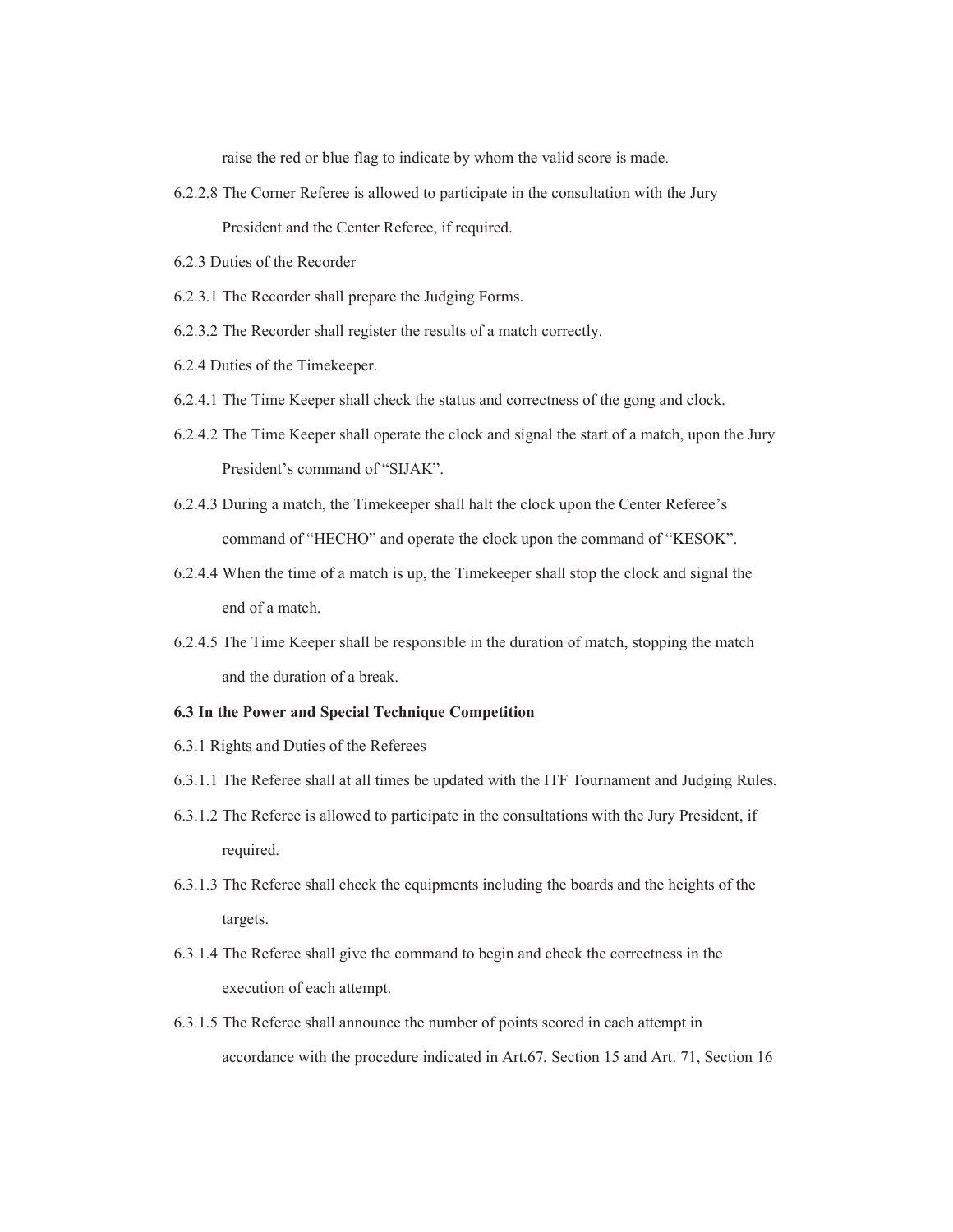of the ITF Tournament Rules.

- 6.3.2 Duties of the Recorder
- 6.3.2.1 The Recorder shall prepare the Judging form.

6.3.2.2 The Recorder shall register the results of the competition correctly.

#### **6.4 In the Self-Defense Routine Competition**

- 6.4.1 Rights and Duties of the Referee
- 6.4.1.1 The referee shall at all times be updated with the ITF Tournament and Umpire Rules.
- 6.4.1.2 The referee shall be allowed, if required by the Jury President, to participate in the consultations.
- 6.4.1.3 The referee is not allowed to talk at any time during competition.
- 6.4.1.4 The referee shall sit properly at 150cm on either side from his or her colleagues.
- 6.4.1.5 The referee shall observe with attention the competitors' performance and judges by the following parameters;
	- · Technical content (designated technical movements)
	- · Team work (including timing and precision)
	- · Presentation (including realism and artistic beauty)

Scoring Method can be consulted in the Art. 80 and 81 of the Tournament Rules.

- 6.4.2 Duties of the Recorder
- 6.4.2.1 The Recorder shall prepare the competition form.
- 6.4.2.2 After each match, the Recorder shall collect the judging forms from the Referees and hand them over to the Jury President.
- 6.4.2.3 The Recorder shall register the result of a match correctly.

## **Article 7: BEHAVIOR**

All officials must observe the following rules;

- **7.1 They must behave with conscience and dignity.**
- **7.2 They must pay maximum attention during competition.**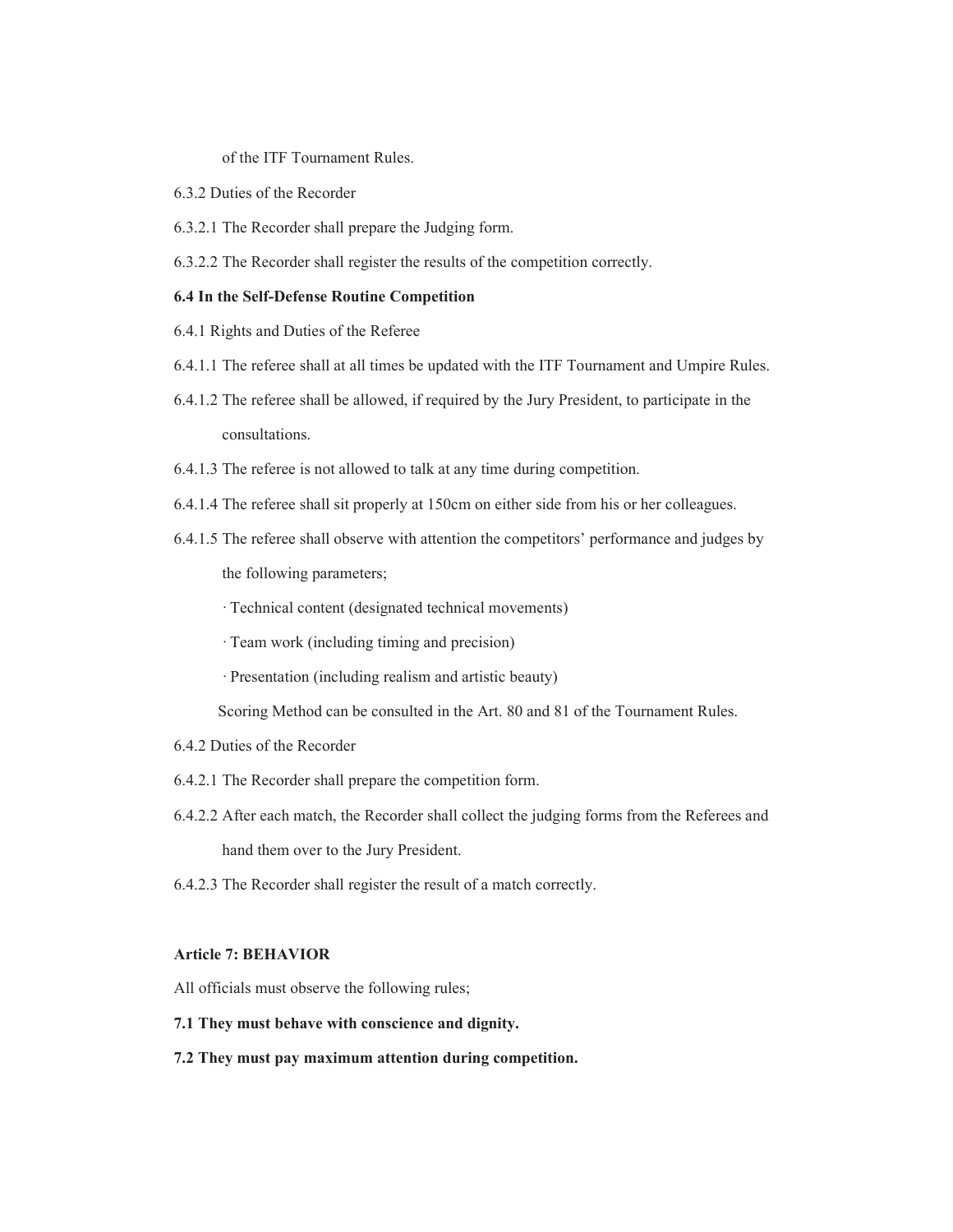- **7.3 They must be at all times well unbiased when giving a decision.**
- **7.4 They must take distance from the competitors.**
- **7.5 They must have a basic knowledge of First-Aid-Assistance.**

#### **Article 8: UMPIRE CLASS AND REQUIREMENTS**

Umpire Class is divided into "A" and "B".

#### 8.1 The "Class A" International Umpire.

The criteria for the ITF "Class A" International Umpire are;

- 8.1.1 At least 25 years old.
- 8.1.2 Possesses a good sense of fairness and conscience.
- 8.1.3 Holds an ITF 4th degree or over.
- 8.1.4 Has successfully attended an official ITF International Umpire Course and holds the ITF "Class A" International Umpire certificate.
- 8.1.5 Has a minimum of three (3) years experience in regular domestic umpiring and has good recommendations from his or her National Association.
- 8.1.6 Participates regularly in authorized ITF Refreshers Courses for Referees and Jury Members.
- 8.1.7 Officiates regularly at tournaments within the ITF jurisdiction.

#### **8.2 The "Class B" Umpire**

The criteria for the ITF "Class B" Umpire are;

- 8.2.1 At least 18 years old.
- 8.2.2 Possesses a good sense of fairness and conscience.
- 8.2.3 Holds an ITF 2nd degree or over.
- 8.2.4 Has successfully attended an official ITF International Umpire Course and holds the ITF "Class B" Umpire certificate.
- 8.2.5 Participates regularly in authorized ITF Refreshers Courses for Referees and Jury **Members**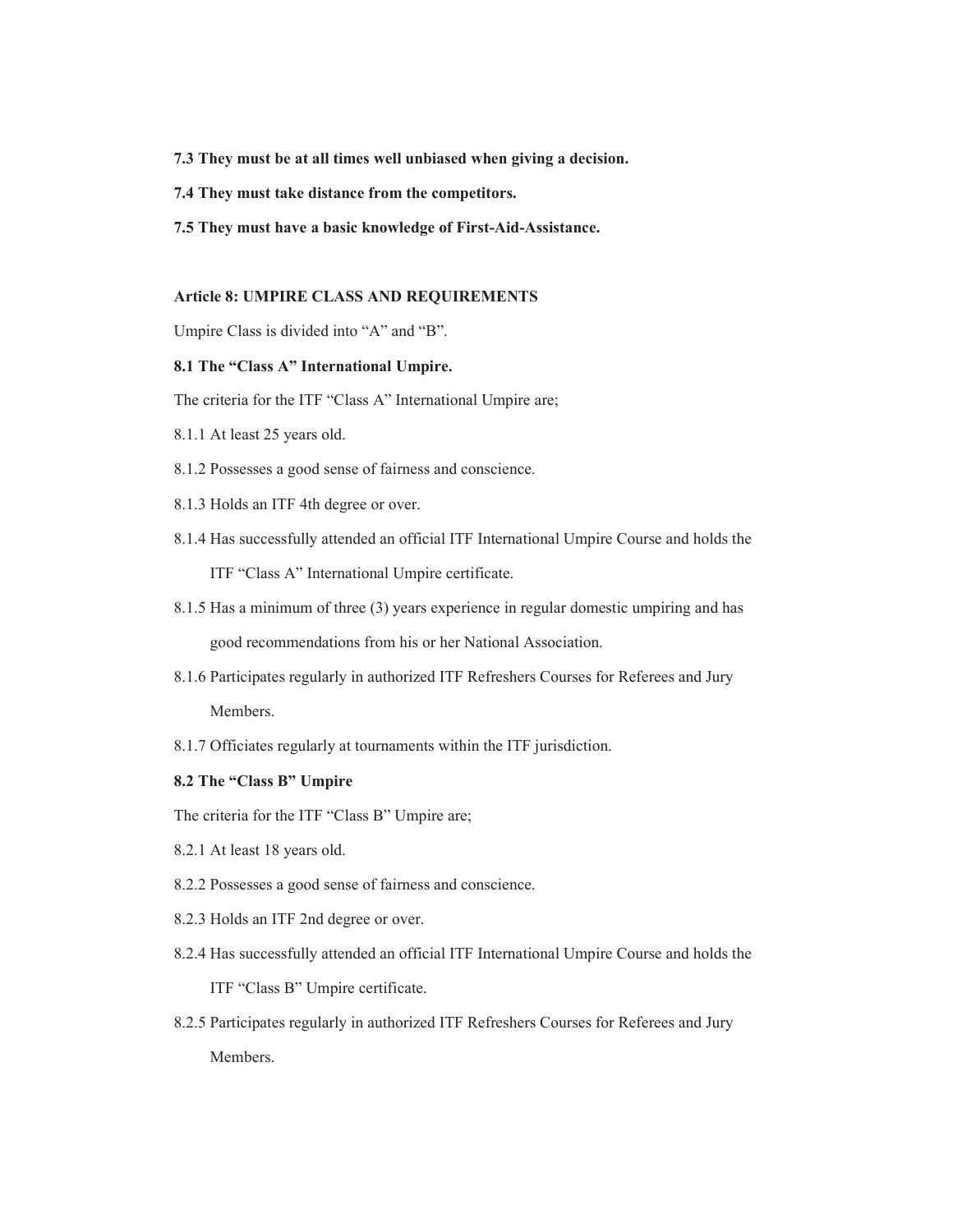## **Article 9: DRESS REGULATIONS**

The Umpire's dress code consists of;

- · Navy blue blazer jacket
- · White long or short sleeved shirt
- · Navy blue trousers
- · Navy blue necktie
- · White short socks
- · White sport shoes

## **Article 10: TREATMENT ON THE UMPIRES**

- **10.1 During the Competition, the Organizing Committee shall provide and cover the local transportation, accommodation including 3 meals for the Umpires.**
- **10.2 In the competition hall, the Organizing Committee shall provide the Umpires refreshment.**

#### **Article 11: PENEALTY REGULATION**

The Umpire, who is considered to bring about the hindrance to the progress and result of the competition and damage the dignity of ITF with his or her unfair judging and immoral conduct, will be analyzed as follows;

## **11.1 Cases**

11.1.1 When an umpire is unfamiliar or does not update himself or herself with the ITF

Tournament and Umpire Rules, and displays unsatisfactory work.

11.1.2 When an umpire drinks alcohol or takes drugs (including a stimulant and a

hallucinogen) and takes part in judging.

11.1.3 When an umpire receives a bribe (money or goods) from a competitor or team to

conduct unfair judging for the competitor or team.

- 11.1.4 When an umpire bias against a competitor or team purposely.
- 11.1.5 When an umpire leaves his position of duty during competition without the permission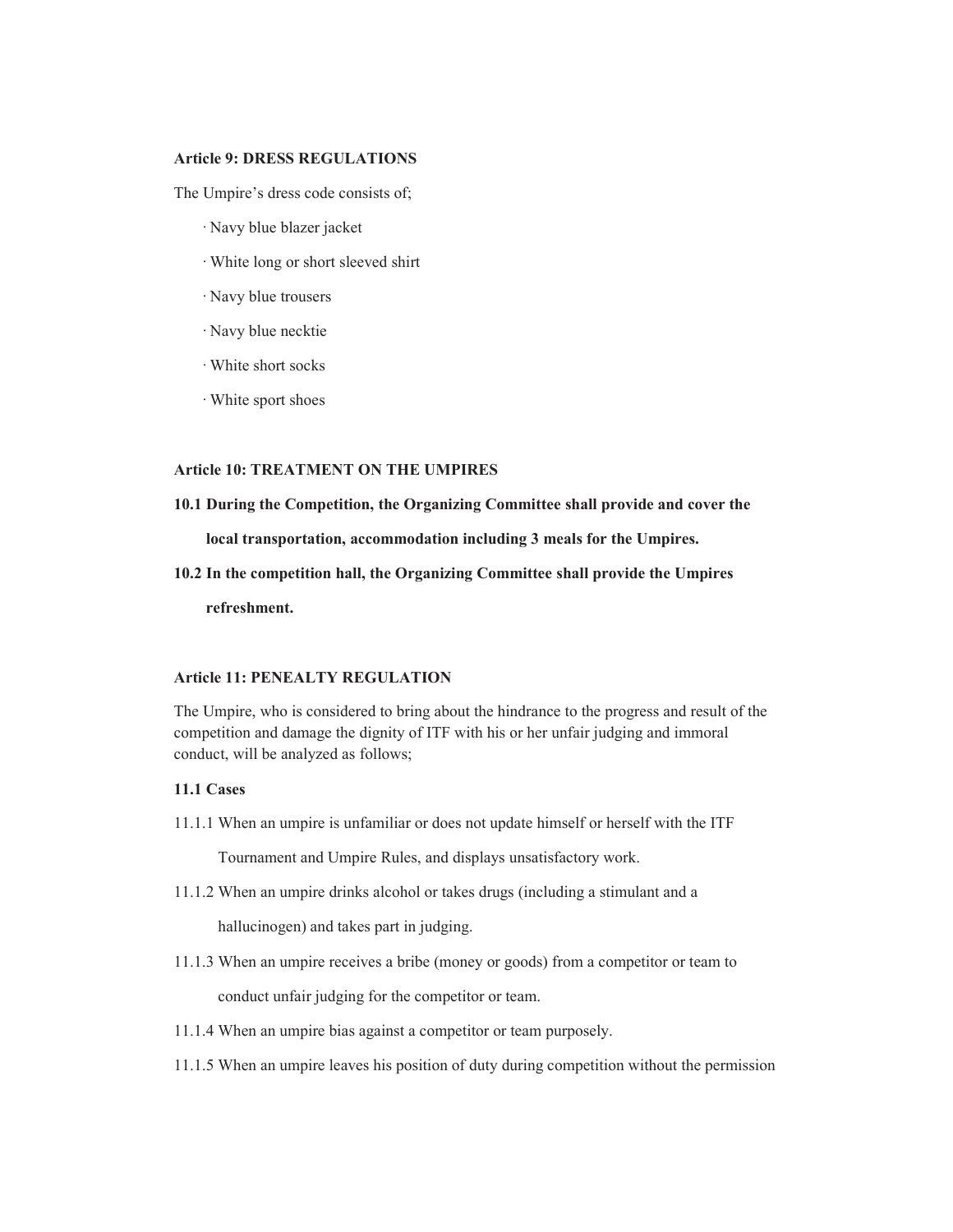of the Jury President, and by his or her action costs the competition into chaotic situation.

11.1.6 When an umpire ignores the call of the Umpire Committee or makes improper and immoral speech or action in front of the Umpire Committee.

## **11.2 Penalty**

11.2.1 Warning

 The umpire who has received a penalty of warning is not allowed to participate in judging within 24 hours from the moment of being penalized.

11.2.2 Severe Warning

 The umpire who has received a penalty of severe warning is not allowed to work as an umpire at the respective tournament from the moment of being penalized.

11.2.3 Suspension of Qualification

 The umpire who has received a penalty of suspension of qualification is not allowed to work as an umpire until the next Championships. As for the umpire, the Umpire Committee shall report in written document to ITF HQ within one (1) month.

11.2.4 Disqualification

 When an umpire is considered that he cannot work as an international umpire, the Umpire Committee presents the proposal of disqualification against him to ITF. Once the EC of ITF decides on the penalty of disqualification against an umpire, the respective person cannot work as an umpire at tournaments within the ITF jurisdiction. The Organizing Committee cannot treat the Umpire who has received the penalty of suspension or disqualification as an umpire from the moment of being penalized.

### **Article 12: OFFICIAL JUDGING TERMS**

 CHA RYOT (attention) KYONG YAE (bow) JUN BI (ready)